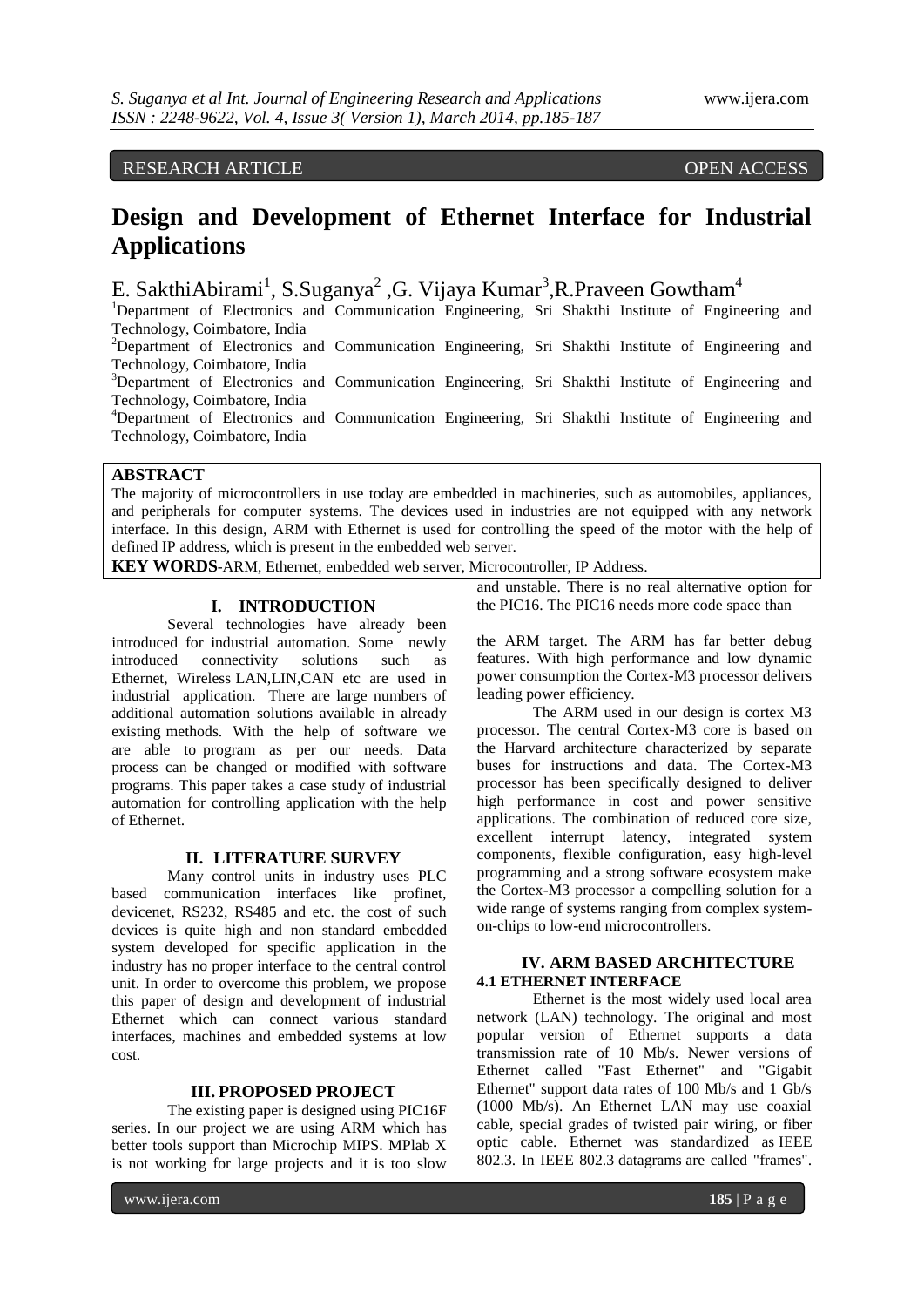A frame begins with [preamble](http://en.wikipedia.org/wiki/Preamble_(communication)) and [start frame](http://en.wikipedia.org/wiki/Start_frame_delimiter)  [delimiter,](http://en.wikipedia.org/wiki/Start_frame_delimiter) followed by an Ethernet header featuring source and destination MAC addresses. The middle section of the frame consists of payload data including any headers for other protocols (e.g., [Internet Protocol\)](http://en.wikipedia.org/wiki/Internet_Protocol) carried in the frame.RJ-45 pin is used for interfacing with the Ethernet. Using cat5 cable, the Ethernet ports in cortex M3 processor is connected to the modem.

### **4.2 ELECTRICAL LOADS CONNECTED**

The motor is connected in Variable Frequency Drive (VFD). A variable-frequency drive (VFD) is a type of [adjustable-speed drive](http://en.wikipedia.org/wiki/Adjustable-speed_drive) used in [electro-mechanical](http://en.wikipedia.org/wiki/Electro-mechanical) drive systems to control [AC](http://en.wikipedia.org/wiki/AC_motor)  [motor](http://en.wikipedia.org/wiki/AC_motor) [speed](http://en.wikipedia.org/wiki/Speed) and [torque](http://en.wikipedia.org/wiki/Torque) by varying motor input [frequency](http://en.wikipedia.org/wiki/Frequency) and [voltage.](http://en.wikipedia.org/wiki/Voltage) VFDs are used in applications ranging from small appliances to the largest of mine mill drives and compressors. A variable frequency drive is a device used in a drive system consisting of the following three main sub-systems: AC motor, main drive [controller](http://en.wikipedia.org/wiki/Controller_%28control_theory%29) assembly, and drive operator interface. In VFD, the motor runs according to the speed of the analog value received through Ethernet.

### **4.3ADVANTAGES OF INTERNET OF THINGS**

With the help of internet, we can control the motor even in remote areas. The design can be implemented at a low cost. By allowing physical devices to communicate, it is taking the data that is individually collected, sharing it, and then translating the information into ways to make our current systems more efficient.

### **V. STRUCTURE OF HARDWARE SYSTEM**

Fig 1.Hardware Implementation



two networked systems. The client makes a procedure call that sends a request to the server and waits. The thread is blocked from processing until either a reply is received, or it times out. When the request arrives, the server calls a dispatch routine that performs the requested service, and sends the reply to the client. After the RPC call is completed, the client program continues. RPC specifically supports network applications. The value is now passed to ARM and from the ARM it is fed to DAC.In DAC the digital value gets converted to analog value. The analog value is fetched to the variable frequency drive and it controls the speed according to the given value.



### **VI. SOFTWARE**

The mbed Microcontrollers are all supported by the mbed.org developer website including an Online Compiler for instant access to the working environment on Windows, Linux or Mac OS X. The mbed microcontroller uses the online compiler for compiling the program and it runs the program. The program is implemented using RPC variable. The web page with necessary title is created for viewing the input as well as the output in HTML using get and post.

### **5.1 RPC MECHANISM**

When an RPC is made, the calling arguments are passed to the remote procedure and the caller waits for a response to be returned from the remote procedure. The Figure 2 shows the flow of activity that takes place during an RPC call between